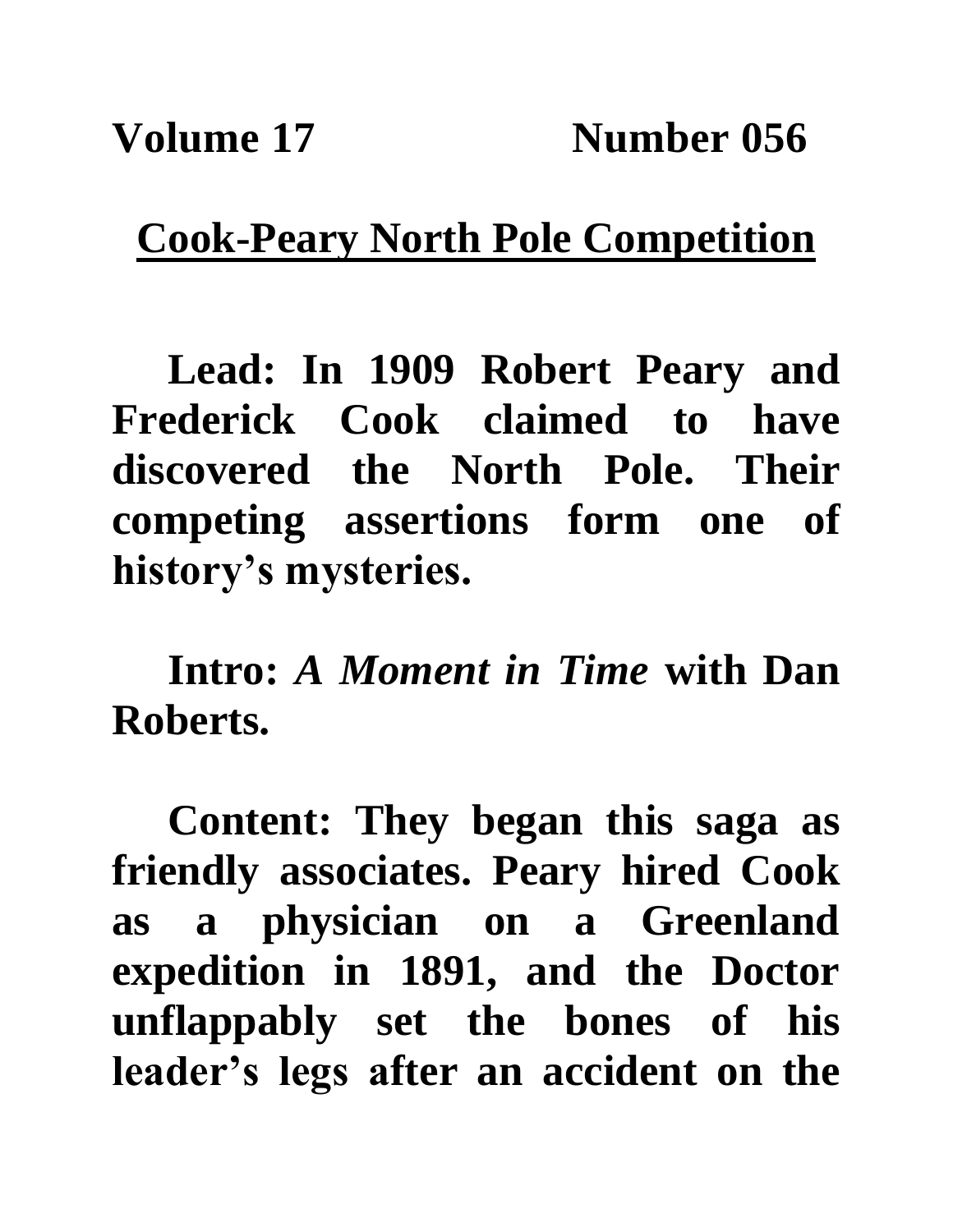**shipboard part of the journey. They soon became competitors, however, in the race to the North Pole, which was made extremely complex because unlike the land-bound South Pole, the position of 90 North sits on drifting sea ice.**

**Cook left first, leaving northern Greenland in February 1908. In April he reached the spot he reckoned was the Pole, measured it by multiple sextant sightings, and then took a full year to return, enduring terrible privation because of the shifting ice shelf which took him 100 miles west of his cached supplies. He had been given up for dead. Peary started in August 1908, and arrived at what he claimed was the Pole in April 1909. He too took**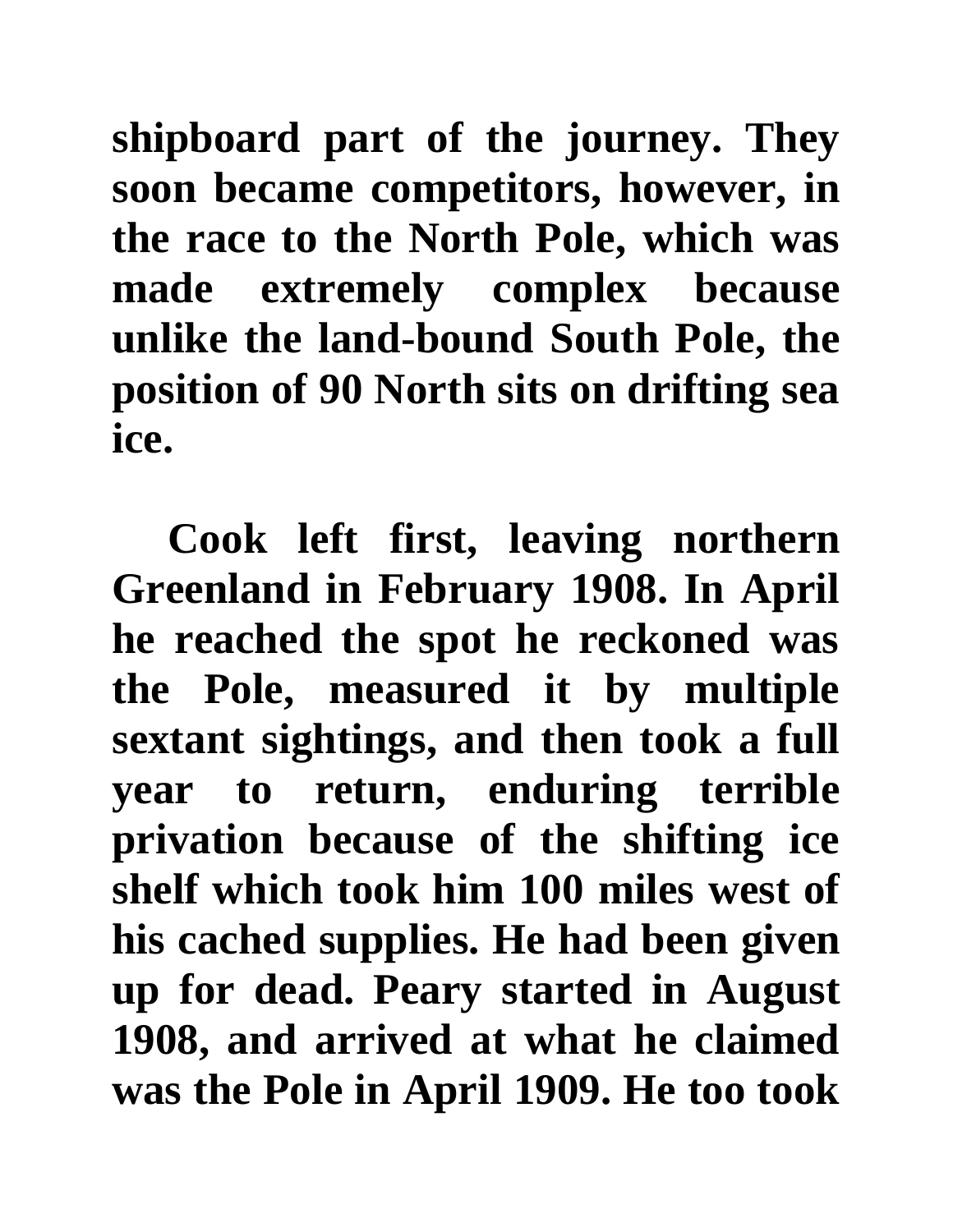**sextant sightings but did not share them with his companions.**

**Over the next year, in fact over the next century, their competing claims became an international parlor game with Cook and especially Peary partisans using sometimes disreputable tactics to prove the validity of their champion's accomplishment. Essayist Bruce Henderson describes how Peary conspired to ensure that Cook's records be lost in the Arctic, and absent those records, Cook could not easily press his claim. By 1988,**  *National Geographic***, the magazine arm of the Society which had originally supported Peary's assertion, concluded that he had likely not**